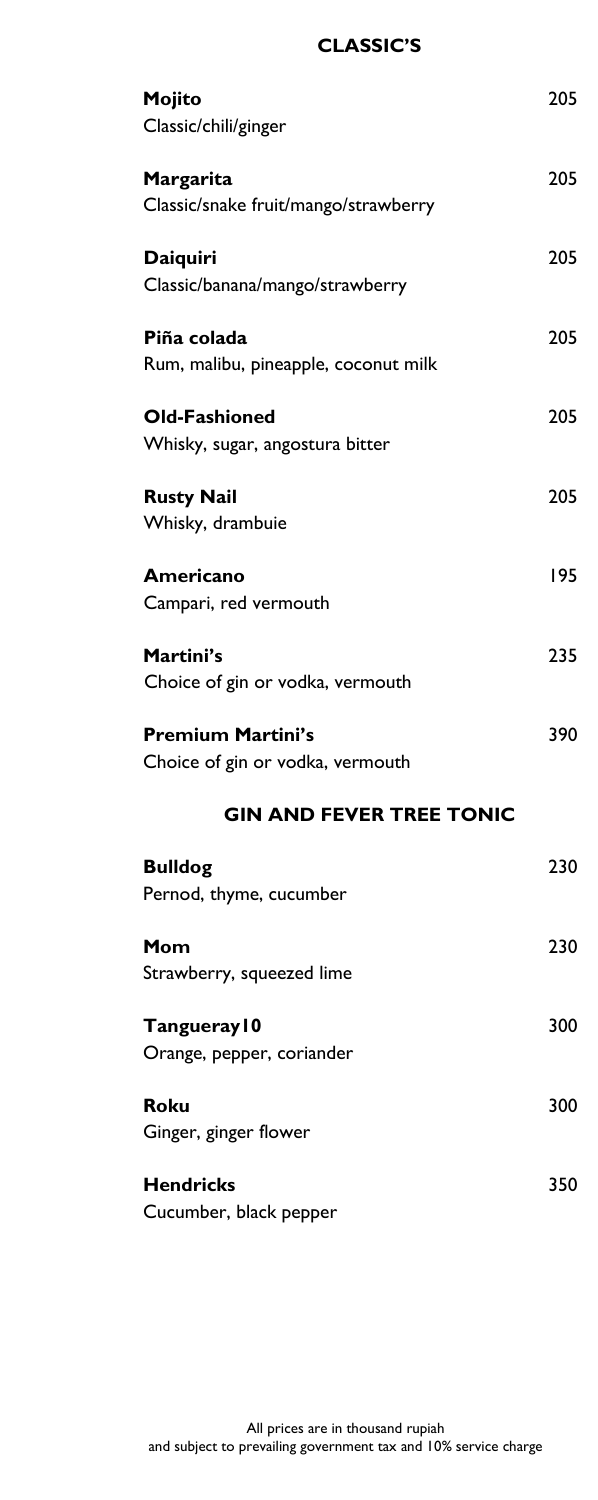#### **APERITIF**

| <b>Bvlgari Cocktail</b>                                                      | 215 |
|------------------------------------------------------------------------------|-----|
| Gin, aperol, orange, lime, pineapple                                         |     |
| Hugo<br>Prosecco, elderflower, soda, mint                                    | 215 |
| <b>Mimosa</b><br>Prosecco, orange juice                                      | 205 |
| <b>Oak-Aged Negroni</b><br>Gin, campari, house oak barrel-aged, red vermouth | 225 |
| <b>Raspberry Bellini</b><br>Prosecco, raspberry                              | 215 |
| <b>Boulevardier</b><br>Campari, red vermouth, bourbon                        | 245 |
| <b>Aperol Spritz</b><br>Aperol, prosecco, soda                               | 215 |
| <b>Milano Torino Uluwatu</b><br>Campari, red vermouth, rosella tea           | 205 |

## **REFRESHERS**

| <b>Classic Sangria</b>                                                                                 | (Glass) 205 (Pitcher) 560 |     |
|--------------------------------------------------------------------------------------------------------|---------------------------|-----|
| <b>Balinese Cooler</b><br>Lemon-infused arak, cucumber, lime, chili, mint                              |                           | 205 |
| <b>Indonesian Mule</b><br>Arak, homemade ginger beer, lime, sugar                                      |                           | 205 |
| <b>Arak Coco Pandan</b><br>Arak-infused pandan, malibu, cointreau, lime<br>pandan syrup, pandan bitter |                           | 205 |
| Herbojito<br>Nusa caña rum, honey, lemon, lime<br>soda, basil, mint                                    |                           | 205 |
| <b>AFTER-MEAL</b>                                                                                      |                           |     |
| Coffee Batida<br>Dark rum, drambuie, vanilla ice cream, espresso                                       |                           | 245 |
| <b>Bananito</b><br>Baileys, Kahlúa, cream, banana                                                      |                           | 245 |
| <b>Toblerone</b><br>Baileys, Frangelico, cream, honey, espresso                                        |                           | 245 |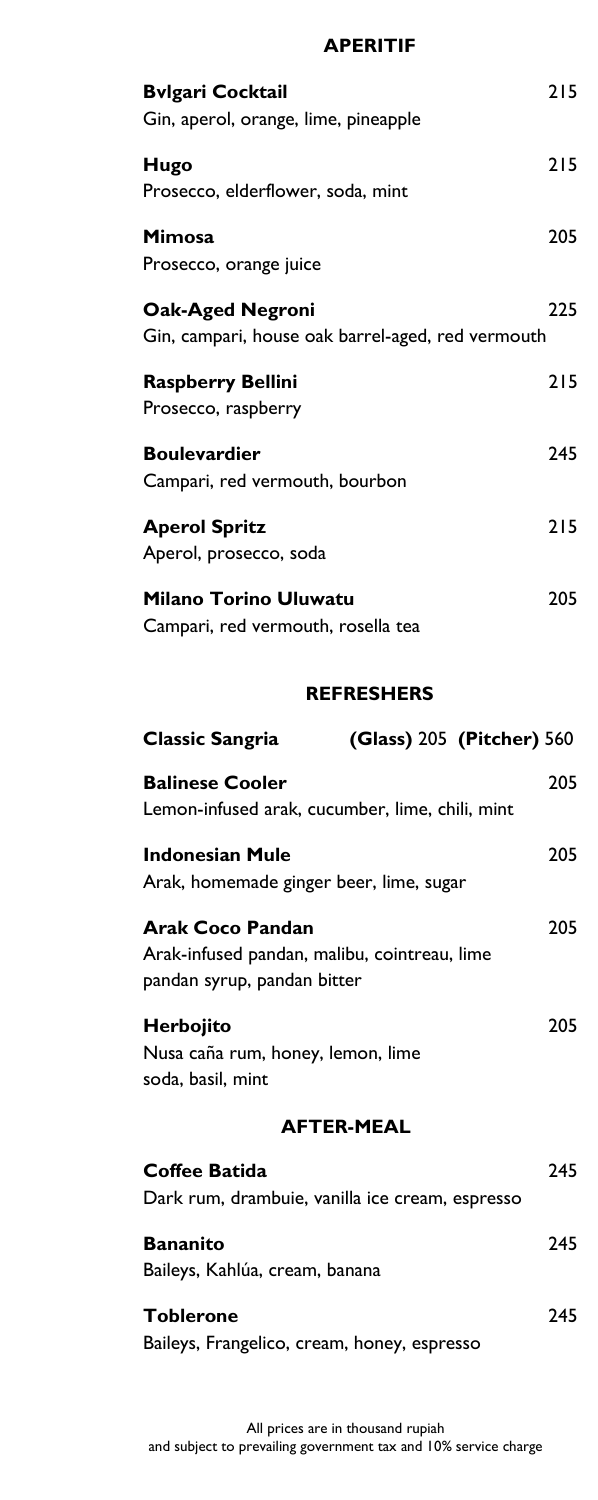## **NON ALCOHOLIC COCKTAILS**

| <b>Bali Mary</b><br>Ginger flower, chili, rosemary, raspberry | 105 |
|---------------------------------------------------------------|-----|
| <b>B&amp;B Honeymoon</b>                                      | 105 |
| Honey, lime, orange, apple                                    |     |
| <b>Sunset Spritz</b>                                          | 105 |
| Orange, cranberry, soda                                       |     |
| Virgin Herbojito                                              | 105 |
| Honey, Basil, mint, lime, sprite                              |     |
| <b>Virgin Mary</b>                                            | 105 |
| Tomato, worcestershire sauce                                  |     |
| tabasco, salt, pepper, lemon                                  |     |

# **FRESH JUICES AND HEALTHY SMOOTHIES**

| <b>Bali Smoothie</b>                         | 125 |
|----------------------------------------------|-----|
| Banana, yoghurt, lemongrass, turmeric, honey |     |
| <b>Vegan Lassi</b>                           | 125 |
| Mango, coconut yoghurt, chia seed            |     |
| <b>Pineapple Detox</b>                       | 125 |
| Blended pineapple, spirulina                 |     |
| <b>Fresh Greens</b>                          | 125 |
| Spinach, cucumber, apple, celery, lime zest  |     |
| <b>Beetroot Booster</b>                      | 125 |
| Beetroot, orange, carrot, ginger, guaraná    |     |
| <b>High Fibers</b>                           | 125 |
| Papaya, strawberry, rosella, açai            |     |
| Watermelon                                   | 90  |
| Orange                                       | 90  |
| <b>Apple</b>                                 | 90  |
| Pineapple                                    | 90  |
| <b>Whole Coconut</b>                         | 105 |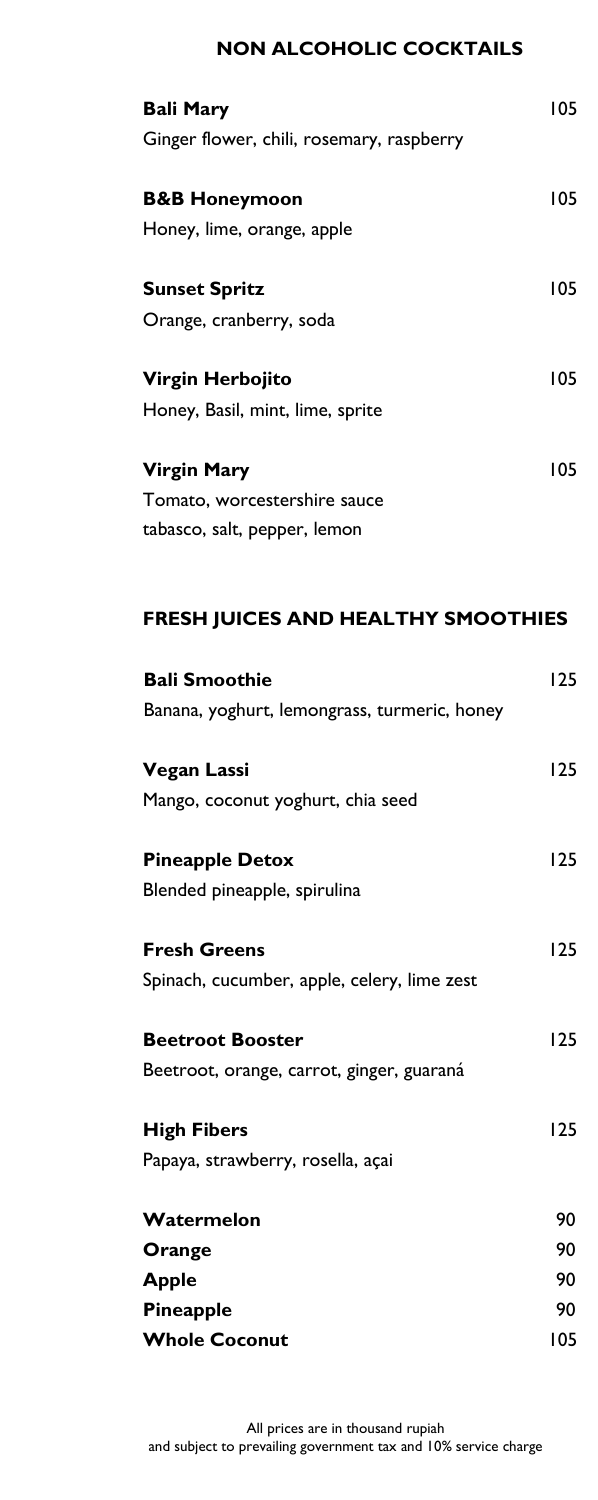| <b>Beefeater</b>       | 170 |
|------------------------|-----|
| Greenall's             | 170 |
| Gordon's               | 170 |
| <b>Bombay Sapphire</b> | 185 |
| Tanqueray              | 185 |
| <b>Bulldog</b>         | 185 |
| Opihr                  | 190 |
| Mom                    | 190 |
| Bloom                  | 215 |
| London No I            | 215 |
| Tanqueray 10           | 240 |
| <b>Thomas Dakin</b>    | 240 |
| Komasa                 | 240 |
| Roku                   | 245 |
| Hendrick's             | 305 |
| Monkey 47              | 320 |
| <u>varija</u>          |     |

## **VODKA**

| Absolut Blue, Citroen, Vanilla, Raspberry | 170 |
|-------------------------------------------|-----|
| Stolichnaya                               | 170 |
| Saba Botanical Vodka                      | 245 |
| <b>Belvedere</b>                          | 245 |
| <b>Grey Goose</b>                         | 245 |
| <b>Grey Goose l'Orange</b>                | 245 |
| Beluga                                    | 265 |
| Cîroc                                     | 265 |
| <b>Absolut Elyx</b>                       | 265 |
|                                           |     |

## **APERITIF AND BITTERS**

| Ricard        | 165 |
|---------------|-----|
| Aperol        | 165 |
| Campari       | 165 |
| Pimm's No. I  | 165 |
| Fernet Branca | 165 |
| Pernod        | 175 |
|               |     |

#### **RUM**

| Nusa Caña            | 165 |
|----------------------|-----|
| Myer's               | 165 |
| Diplomático Mantuano | 240 |
| Diplomático Planas   | 265 |
| Diplomático Reserva  | 295 |
| Ron Zacapa 23 Solera | 285 |

## **TEQUILA**

| Olmeca Reposado  | 170 |
|------------------|-----|
| Jose Cuervo      | 170 |
| Don Julio Blanco | 290 |
| Patrón XO Café   | 280 |
| Patrón Silver    | 295 |

All prices are in thousand rupiah and subject to prevailing government tax and 10% service charge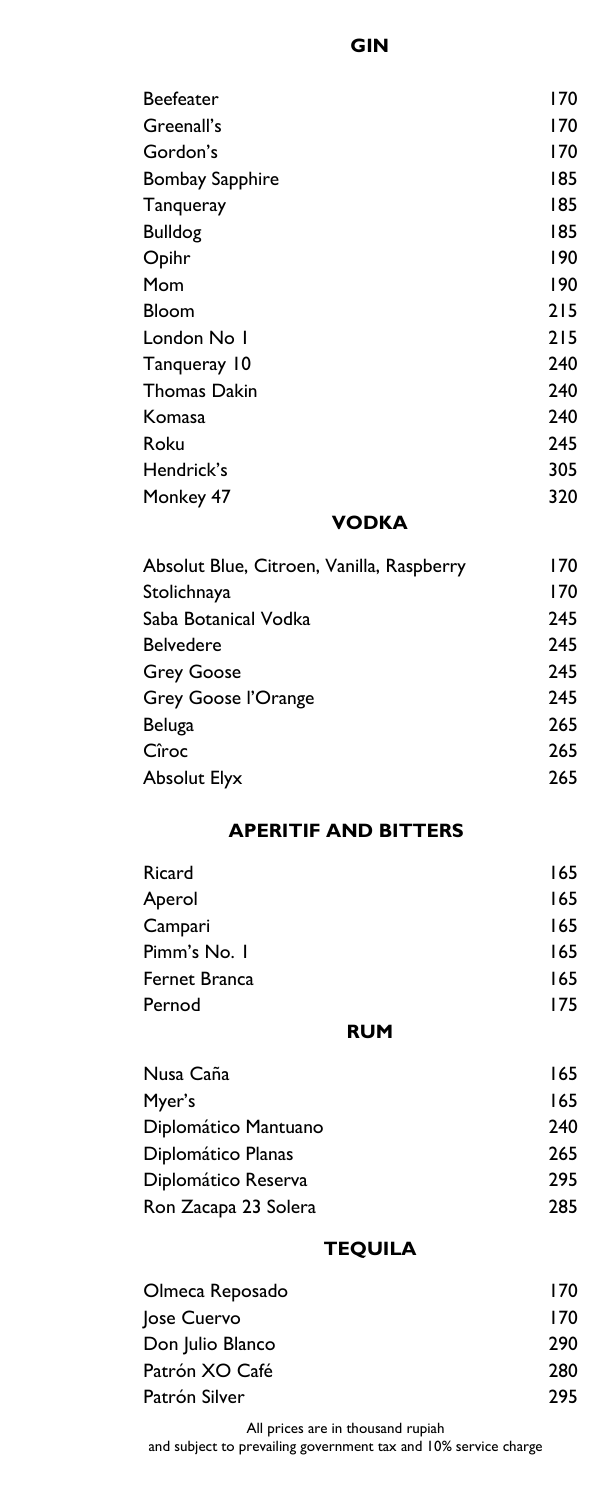# **WHISKEY AND WHISKY**

## **American and Bourbon**

| Basil Hayden's              | 205   |
|-----------------------------|-------|
| Jack Daniel's               | 205   |
| Jim Beam                    | 205   |
| Maker's Mark                | 205   |
| Canadian                    |       |
| Canadian Club               | 205   |
| Seagram's V.O.              | 205   |
| <b>Irish</b>                |       |
| Jameson                     | 205   |
| <b>Bushmills</b>            | 205   |
| <b>Scotch Blend</b>         |       |
| <b>Ballantine's Finest</b>  | 205   |
| <b>J&amp;B Rare</b>         | 205   |
| Dewar's 12 years            | 205   |
| Johnnie Walker Black Label  | 255   |
| Chivas Regal 12 years       | 260   |
| <b>Premium Scotch Blend</b> |       |
| Johnnie Walker Gold Label   | 455   |
| Johnnie Walker Blue Label   | 710   |
| Royal Salute 21 years       | 900   |
| <b>Single Malt</b>          |       |
| Glenlivet 12 years          | 205   |
| Glenfiddich 12 years        | 250   |
| Laphroaig 10 years          | 290   |
| Auchentoshan 12 years       | 295   |
| Dalwhinnie 15 years         | 300   |
| Talisker 10 years           | 320   |
| Glenlivet 15 years          | 400   |
| Lagavulin 16 years          | 435   |
| Macallan 12 years           | 675   |
| Macallan 18 years           | 1.850 |
| <b>LIQUEUR AND DIGESTIF</b> |       |
| Malibu                      | 160   |
| Kahlúa                      | 165   |
| <b>lägermeiste</b>          | 165   |

| . .                  |     |
|----------------------|-----|
| Sambuca              | 165 |
| Amaretto Disaronno   | 175 |
| Bailey's Irish Cream | 175 |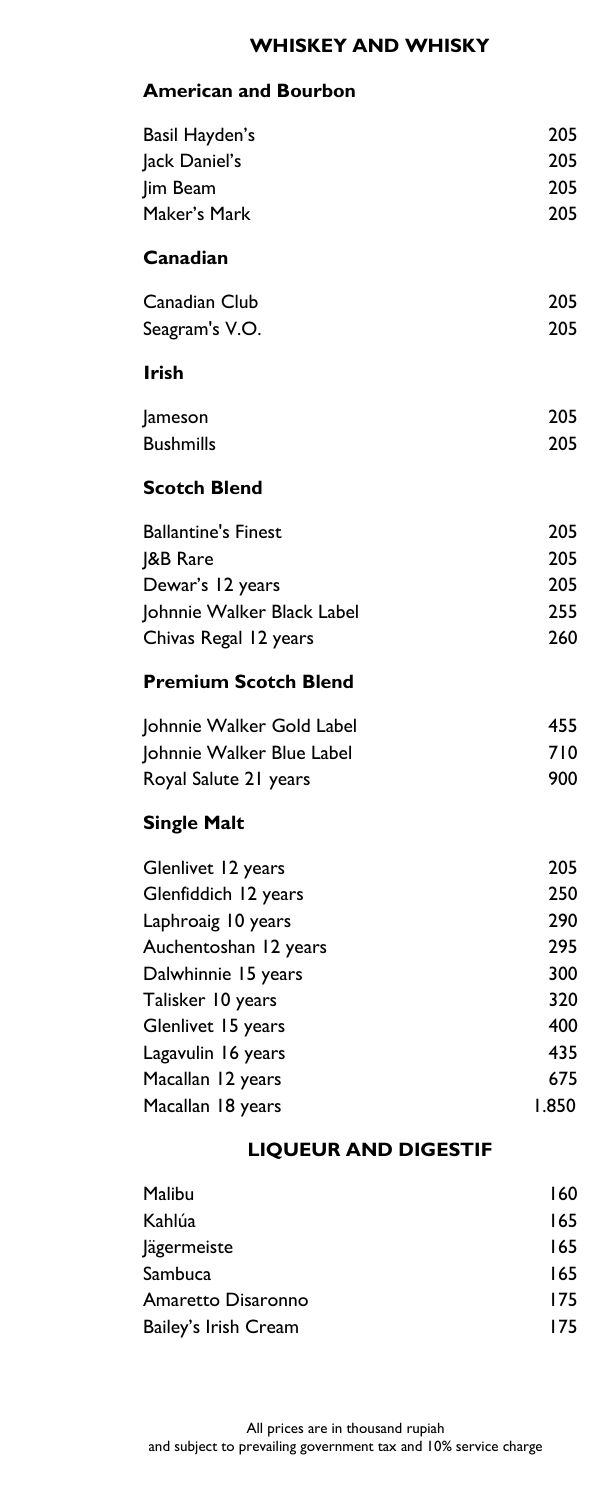# **PORT AND SHERRY (100 ml)**

| Sababay Mascetti Port<br>Mistelle Vin De Liqueur                           | 180<br>180 |  |
|----------------------------------------------------------------------------|------------|--|
| Graham's Ruby Fine Port<br>Graham's Fine Tawny Port                        | 285<br>285 |  |
| <b>CALVADOS</b>                                                            |            |  |
| <b>Berneroy Fine</b>                                                       | 195        |  |
| <b>COGNAC</b>                                                              |            |  |
| Camus Ile de Ré                                                            | 235        |  |
| Hennessy V.S.O.P.<br>Rémy Martin V.S.O.P.                                  | 355<br>375 |  |
| Martell V.S.O.P                                                            | 400        |  |
| <b>Martell Cordon Bleu</b>                                                 | 1.100      |  |
| <b>Extra Old Cognac</b>                                                    |            |  |
| Hennessy X.O.                                                              | 560        |  |
| Rémy Martin X.O.                                                           | 695        |  |
| Martell X.O                                                                | 1.250      |  |
| <b>Premium Cognac</b>                                                      |            |  |
| <b>Richard Hennessy</b>                                                    | 2.875      |  |
| <b>EAU DE VIE</b>                                                          |            |  |
| Poire Prisonnière                                                          | 255        |  |
| <b>GRAPPA</b>                                                              |            |  |
| Sababay Grappa Moscato                                                     | 200        |  |
| Alexander Grappa Amarone                                                   | 255        |  |
| <b>COGNAC AND CIGAR</b>                                                    |            |  |
| Camus Ile de Ré<br>Gurkha 21 Years, Dominican Republic                     | 750        |  |
| Martell Cordon Bleu<br>Drew Estate, Herrera Esteli, Toro, Nicaragua        | 1.400      |  |
| Martell X.O<br>Drew Estate, Herrera Esteli, Brazilian<br>Maduro, Nicaragua | 1.500      |  |
| <b>BEER</b>                                                                |            |  |
| <b>Bintang</b>                                                             |            |  |
|                                                                            |            |  |
| Heineken                                                                   | 95<br>110  |  |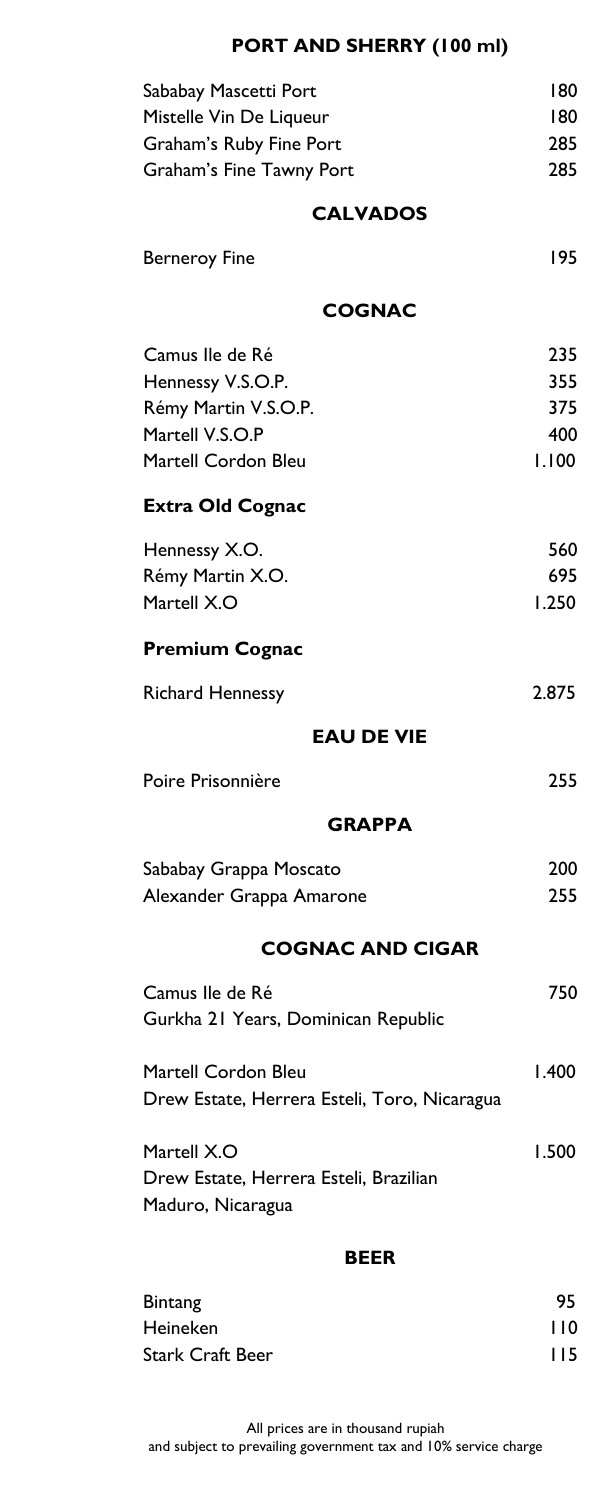#### **WINE**

| <b>Sparkling</b>                                              | <b>Glass</b> | <b>Bottle</b> |
|---------------------------------------------------------------|--------------|---------------|
| Nino Franco, Prosecco<br>Veneto, Italy                        | 380          | 1,900         |
| <b>Billecart Salmon, Brut, Rosé</b><br>Mareuil-sur-Ay, France | 1,100        | 2,200         |
| White                                                         |              |               |
| Matua, Sauvignon Blanc<br>Marlborough, New Zealand            | 245          | 1,200         |
| Santa Cristina, Pinot Grigio<br>Veneto, Italy                 | 265          | 1,300         |
| Rosé                                                          |              |               |
| Matua, Rosé<br>Marlborough, New Zealand                       | 275          | 1,350         |
| <b>Red</b>                                                    |              |               |
| Palacois Remondo, La Montesa<br>Rioja, Spain                  | 375          | 1,700         |
| <b>Villa Antinori Rosso</b><br>Tuscany, Italy                 | 385          | 1,850         |
| <b>Sweet</b>                                                  |              |               |
| Villa Sandi, Dolce Sandi, Moscato 245<br>Veneto, Italy        |              | 1,200         |